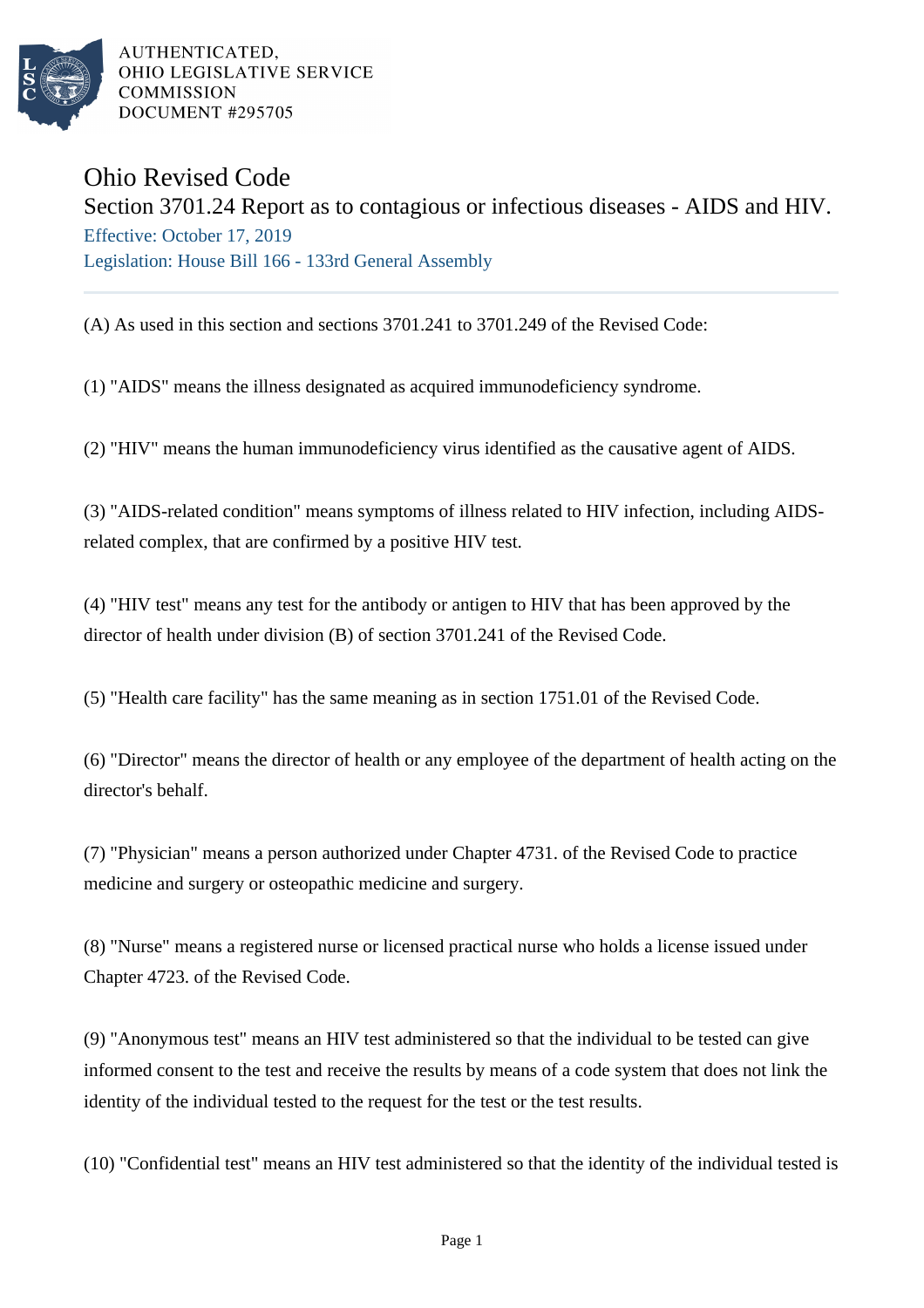

## AUTHENTICATED. OHIO LEGISLATIVE SERVICE **COMMISSION** DOCUMENT #295705

linked to the test but is held in confidence to the extent provided by sections 3701.24 to 3701.248 of the Revised Code.

(11) "Health care provider" means an individual who provides diagnostic, evaluative, or treatment services. Pursuant to Chapter 119. of the Revised Code, the director may adopt rules further defining the scope of the term "health care provider."

(12) "Significant exposure to body fluids" means a percutaneous or mucous membrane exposure of an individual to the blood, semen, vaginal secretions, or spinal, synovial, pleural, peritoneal, pericardial, or amniotic fluid of another individual.

(13) "Emergency medical services worker" means all of the following:

(a) A peace officer;

(b) An employee of an emergency medical service organization as defined in section 4765.01 of the Revised Code;

(c) A firefighter employed by a political subdivision;

(d) A volunteer firefighter, emergency operator, or rescue operator;

(e) An employee of a private organization that renders rescue services, emergency medical services, or emergency medical transportation to accident victims and persons suffering serious illness or injury.

(14) "Peace officer" has the same meaning as in division (A) of section 109.71 of the Revised Code, except that it also includes a sheriff and the superintendent and troopers of the state highway patrol.

(B) Persons designated by rule adopted by the director under section 3701.241 of the Revised Code shall report promptly every case of AIDS, every AIDS-related condition, and every confirmed positive HIV test to the department of health on forms and in a manner prescribed by the director. In each county the director shall designate the health commissioner of a health district in the county to